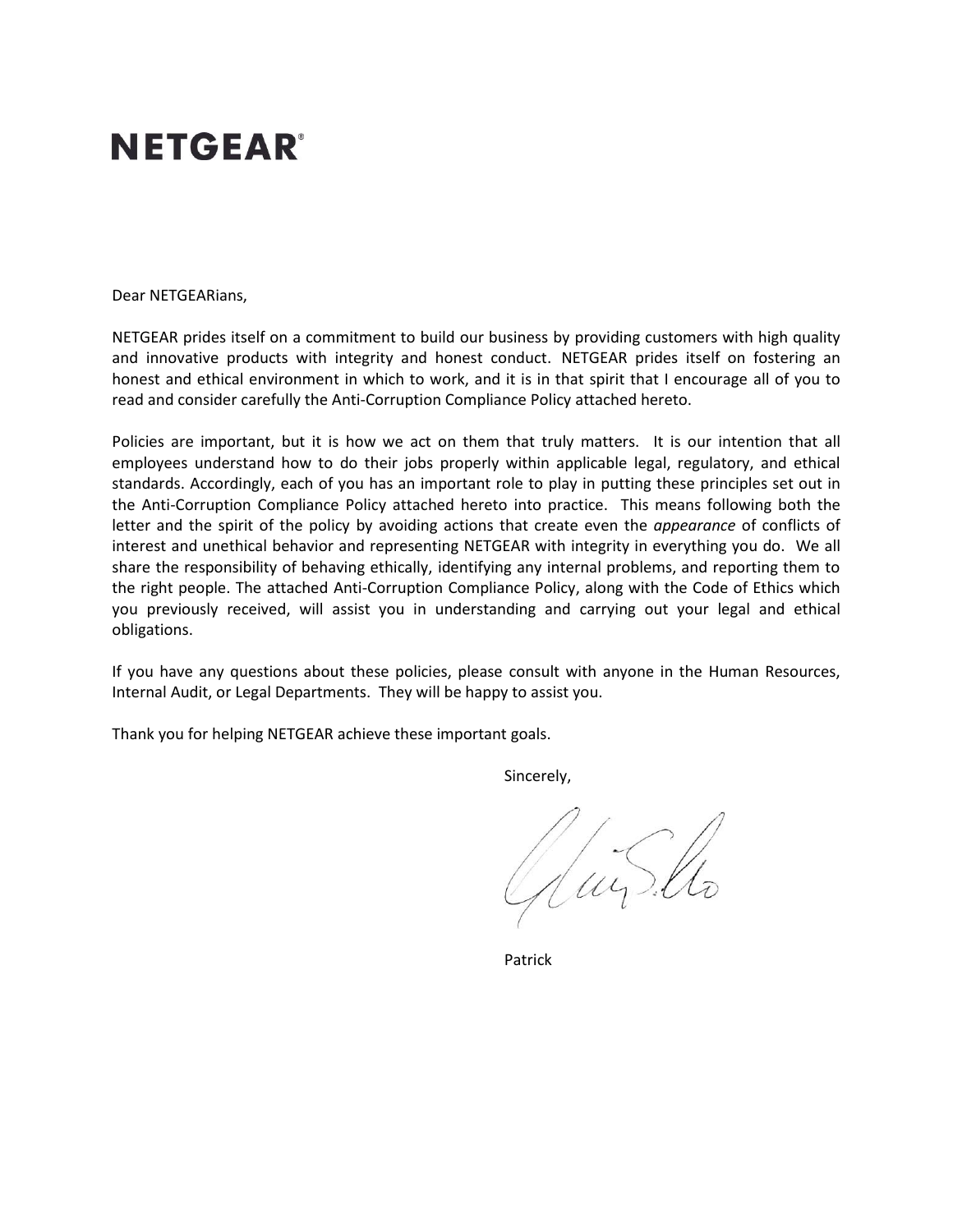### **NETGEAR ANTI-CORRUPTION COMPLIANCE POLICY**

#### **Policy**

*It is the policy of NETGEAR, Inc. ("NETGEAR") and all of its subsidiaries and affiliates, wherever they may be located (the "Policy"), to comply fully with the letter and spirit of the Foreign Corrupt Practices Act ("FCPA"), United Kingdom Bribery Act and all other applicable anti-corruption and anti-bribery laws of each country in which NETGEAR does business (collectively, the "Applicable Anti-Corruption Laws"). NETGEAR strictly prohibits all improper, unlawful or unethical payments to any person(s) anywhere in the world. No offer, promise or payment of anything of value may be made, directly or indirectly, to or for the benefit of any person(s) that is or may appear to be related to obtaining, retaining or directing business or for any other improper advantage.* 

*All officers, directors, employees and agents of NETGEAR and all of its U.S. and foreign corporate subsidiaries and affiliates, wherever they may be in the world (collectively, "NETGEAR Personnel") are required to comply strictly with all applicable internal controls for the approval and screening of any expenditure involving the provision of benefits to business contacts or partners, whether public or private in nature.* 

*The FCPA and other applicable laws also require that NETGEAR keep accurate records of transactions and transfers of assets to ensure compliance with this obligation. All transactions should be recorded in a timely and accurate manner and any information material to a transaction must be recorded. No transaction should ever be entered into that requires or contemplates the making of false or fictitious records in whole or in part. These requirements apply to all transactions falling under the FCPA, regardless of whether they would otherwise be considered financially material.*

#### **Application**

This Policy applies to all NETGEAR Personnel. All NETGEAR Personnel shall act in a manner consistent with this Policy. Failure to do so constitutes grounds for immediate termination or revocation of the governing service agreement, as applicable.

## **Expectations**

*Conduct:* No NETGEAR Personnel may offer, promise or give a Thing of Value, directly or indirectly, to a Government Official or to a Business Affiliate for the purpose of obtaining or retaining business or securing an improper business advantage or inducing the recipient to perform a job function improperly.

**"**Business Affiliate**"** includes any director, officer, employee or agent of a commercial customer or supplier.

**"**Government Official**"** includes any candidate or prospective candidate for political office, or anyone acting on their behalf, and an official, employee, or agent of a political party, a governmental agency, a state-owned or state-controlled enterprise, regardless of whether such individual is considered a public official under local law. For example, any employee of a state-controlled commercial enterprise, regardless of rank, is a Government Official under this Policy.

A **"**Thing of Value**"** may include any tangible or intangible benefit. Examples include, without limitation, cash; cashequivalents (such as gift cards); gifts; travel; meals; entertainment; use of vehicles and accommodations; and even valuable favors such as educational opportunities and employment of friends and relatives. There is no minimum value;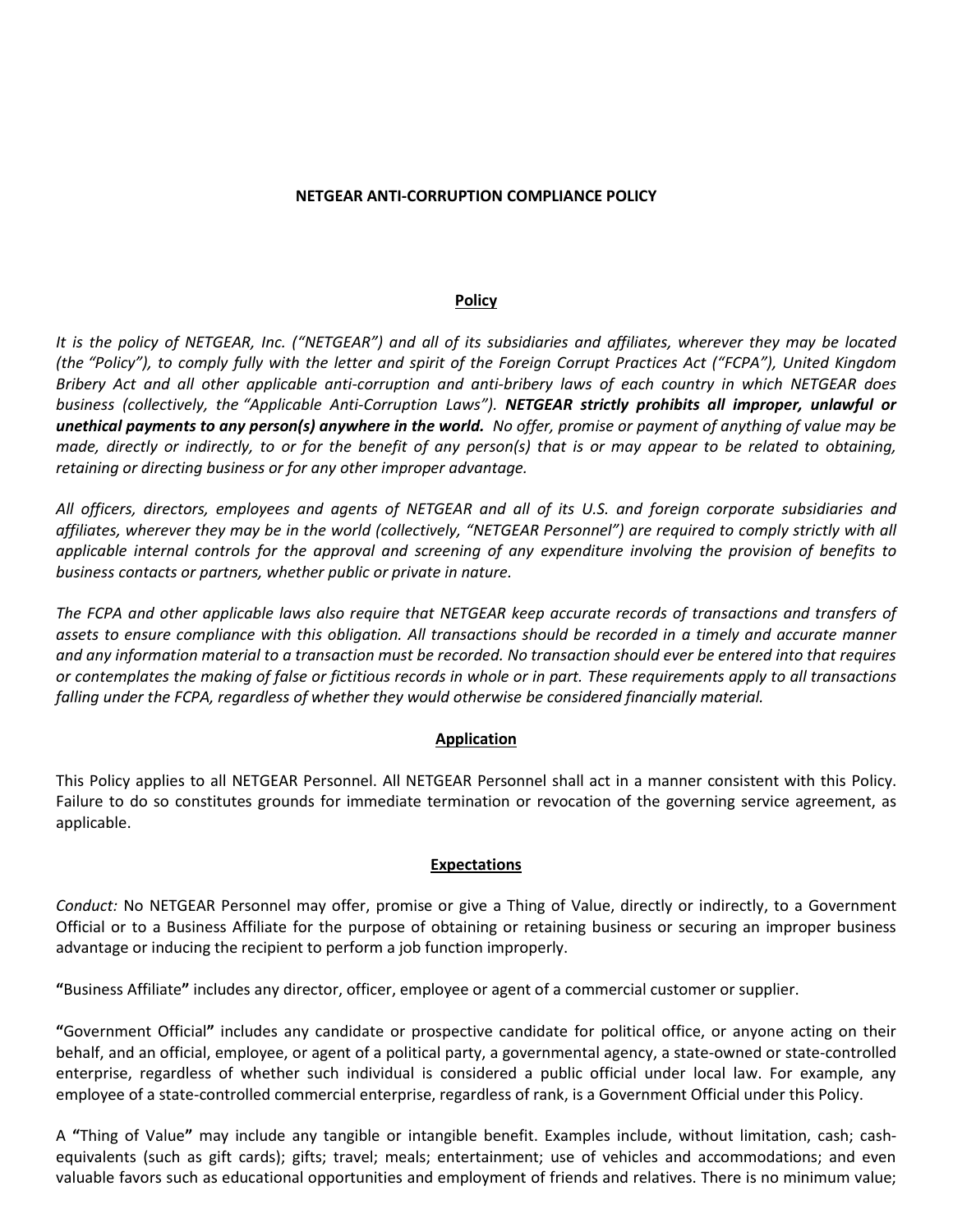even small gifts are Things of Value. This prohibition extends to *indirect* corrupt payments through third party intermediaries, including agents or joint venture partners. It extends to situations where NETGEAR Personnel *should have known* that a prohibited offer, promise or payment was being made, even if the individual in question did not have actual knowledge of such payments. All NETGEAR Personnel are expected to take reasonable steps to detect when monies made available to third parties are being or may appear to be passed through to a decision-maker on behalf of NETGEAR.

Any action that creates even the appearance of an improper advantage is prohibited. Regardless of the customs of a particular country, this Policy and the Applicable Anti-Corruption Laws must be followed in all business relationships.

*Obtaining Approvals/Maintaining Records:* All NETGEAR Personnel must comply with all applicable approval and documentation processes with respect to any payment to a Government Official or Business Affiliate to ensure compliance with this Policy and the Applicable Anti-Corruption Laws.

No payments or gifts falling under this Policy may be made without first complying with the applicable approval processes, including obtaining approval from the business unit general manager or his/her designee and the NETGEAR Legal Department.

All NETGEAR Personnel must fully and accurately document all expenditures involving Government Officials and Business Affiliates (even if approved), no matter how small, in accordance with applicable expense reporting procedures. If you have any questions regarding the financial reporting obligations applicable to you, please contact the Vice President of Internal Audit or finance personnel in your region.

*Reporting:* Any transaction that violates or potentially violates this Policy, no matter how small, must be promptly reported to NETGEAR's management by contacting the Senior Vice President of Human Resources, the General Counsel, the Vice President of Internal Audit, or the Chairman of the Audit Committee. If the individual so desires, a report may be made confidentially and anonymously through the whistleblower hotline via the secure web form at [www.lighthouse-services.com/netgear](http://www.lighthouse-services.com/netgear) or by calling 833-222-4160 (USA and Canada) or 800-603-2869 (all other countries).

All such reports will be treated as confidential, to be used only for the purpose of addressing the specific problem they address. Such reports will be shared by management and other authorized individuals only on a need-to-know basis. As long as a report is made honestly and in good faith, NETGEAR will take no adverse action against any person based solely on the making of such a report. NETGEAR Personnel have an affirmative obligation to report promptly all known or suspected violations of this Policy and/or the Applicable Anti-Corruption Laws. Failure to do so may, by itself, subject an individual to disciplinary action up to and including termination.

Furthermore, notwithstanding the nondisclosure and confidentiality obligations that NETGEAR Personnel owe NETGEAR, pursuant to 18 U.S.C. Section 1833(b), NETGEAR Personnel shall not be held criminally or civilly liable under any Federal or State trade secret law for the disclosure of a trade secret that: (1) is made in confidence to a Federal, State, or local government official, either directly or indirectly, or to an attorney, and solely for the purpose of reporting or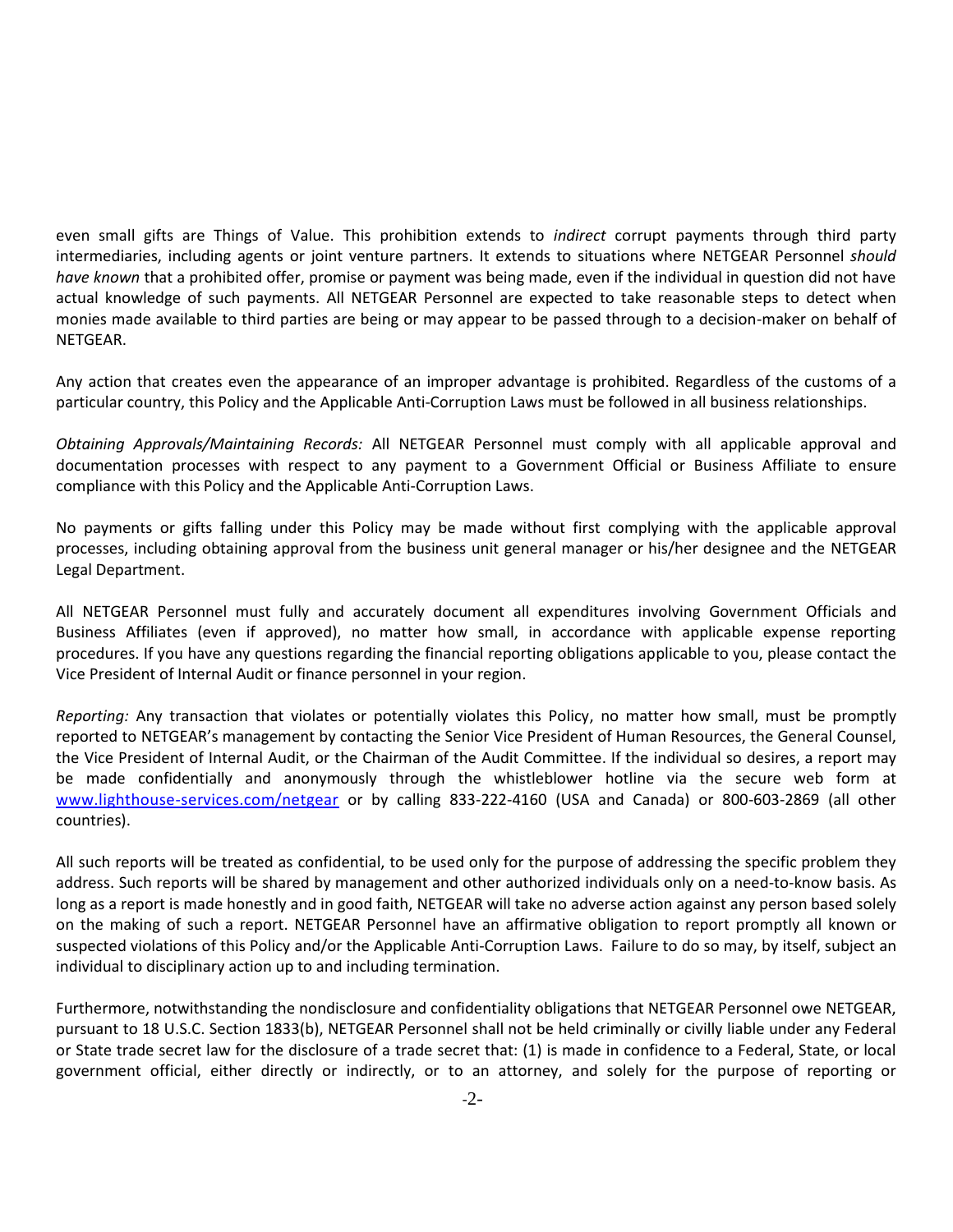investigating a suspected violation of law; or (2) is made in a complaint or other document filed in a lawsuit or other proceeding, if such filing is made under seal.

*Consequences:* The consequences for failing to comply with this Policy are extremely serious for NETGEAR and its employees. Violation of the Applicable Anti-Corruption Laws can result in millions of dollars in fines against NETGEAR and can subject NETGEAR Personnel to prosecution, criminal fines and imprisonment, as well as disciplinary action for employees up to and including termination of employment. *NETGEAR is prohibited by law from paying fines assessed against any officer, director or employee for an FCPA violation and may face similar restrictions under other Applicable Anti-Corruption Laws.* 

## **Guidelines**

All NETGEAR Personnel are required to comply with the following guidelines:

- **Prohibition on Gifts or Valuable Benefits to Government Officials and Business Affiliates.** Except as expressly provided elsewhere in this Policy, it is a violation of this Policy to make or authorize a gift, promise, offer, payment, or provision of a Thing of Value to any Government Official or Business Affiliate directly or indirectly through third parties in connection with the activities of NETGEAR.
- **Permitted Payments.** 
	- **Pre-Approved Nominal Gifts.** It is permissible for NETGEAR to offer or provide nominal gifts to a Government Official or Business Affiliate if: (1) the gift is offered or given under circumstances in which giftgiving is widely accepted and customarily practiced; (2) the total value of each gift is nominal; and (3) the gift is not offered or provided in exchange for any official act or omission, financial or business advantage or other corrupt purpose. You must obtain appropriate supervisor approval prior to giving any such gifts and comply with the applicable record-keeping requirements.
	- **Certain reasonable expenses.** Certain reasonable and *bona fide* promotional and government relations expenses involving the provision of meals, travel, lodging, and similar benefits to Government Officials and Business Affiliates are permitted. Such expenditures must be approved *in advance* by the NETGEAR Legal Department *unless* each of the following conditions are met:
		- The expense must relate directly to the promotion, demonstration, or explanation of the Company and its products and services.
		- The expense must not involve the provision of cash or cash equivalents (such as pre-loaded debit cards or gift cards) or cash reimbursements.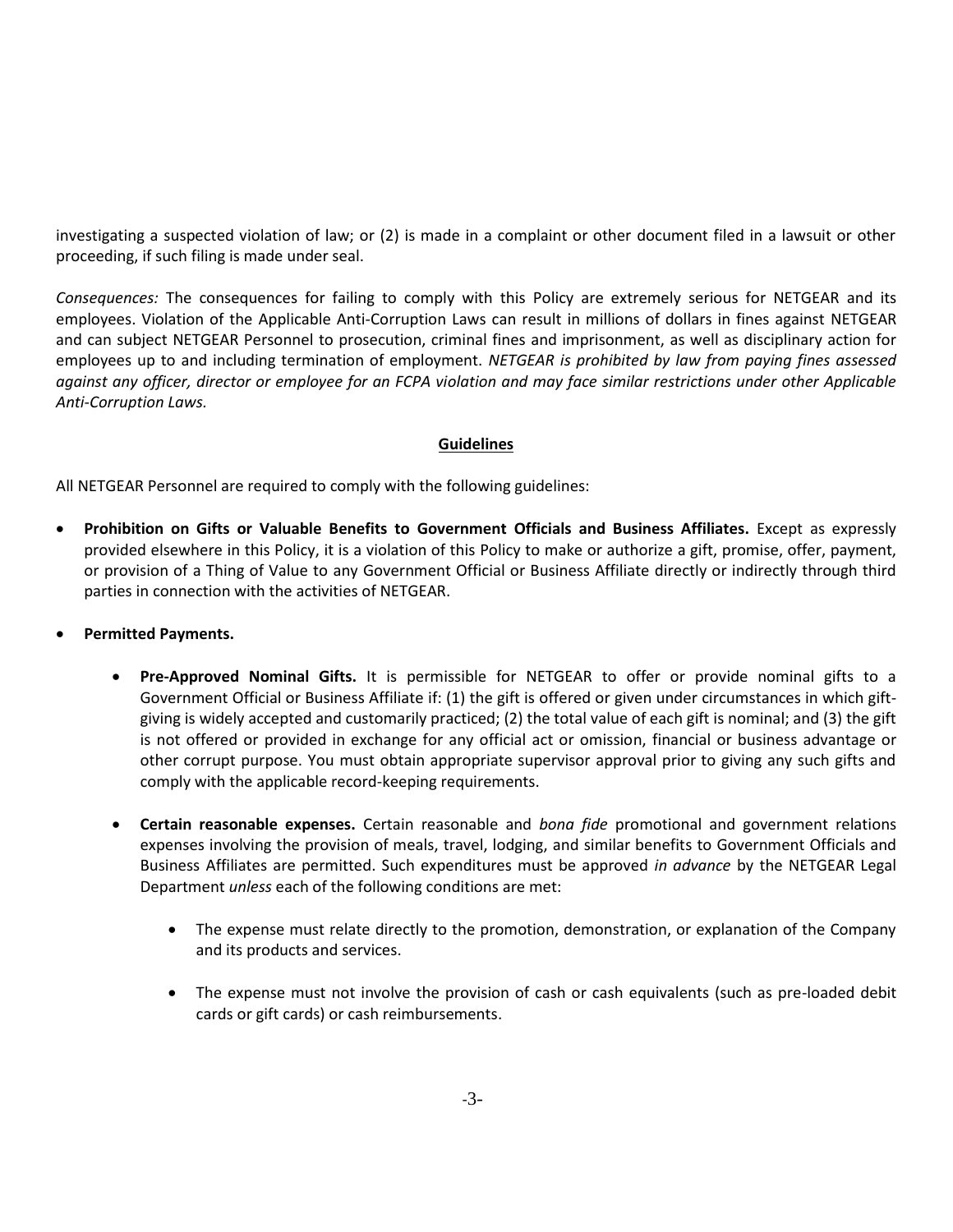- The expense must be reasonable. Premium travel or accommodations and extravagant meals or entertainment, or "adult" entertainment are inappropriate.
- The expense must not exceed \$100 USD per person or the applicable country-specific limit determined by the NETGEAR Legal Department.
- No individual Government Official or Business Affiliate may receive gifts or entertainment from NETGEAR more than once in any three-month period.
- The expense must not have the *purpose* or *appearance* of inducing a Government Official or Business Affiliate to misuse his or her authority, to deviate from his or her responsibilities, or otherwise act improperly.
- No gifts or entertainment may be provided to a Government Official with authority over a pending regulatory decision (such as the granting of a license or permit) without written authorization from the NETGEAR Legal Department.

If any of these conditions are not clearly satisfied, consult the NETGEAR Legal Department before *proposing* or making the expenditure.

As indicated above, you must obtain appropriate supervisor approval prior to paying any such expenses and comply with the applicable record-keeping requirements.

**Extortion**. Extortion is when a person is faced with a threat of personal injury or detention unless he or she makes a payment. A mere request for a payment without a credible threat of physical harm is unlikely to satisfy legal standards for extortion. It is important to understand that extortion is not recognized as a complete defense to paying, offering to pay, or promising to pay a bribe in most jurisdictions outside the United States. NETGEAR aims to protect the health and safety of all NETGEARians in such circumstances. If possible, contact NETGEAR for pre-approval before making any payment under these conditions. If the circumstances do not permit you to obtain pre-approval, report the matter to the Senior Vice President of Human Resources, the General Counsel, the Vice President of Internal Audit, or the Chairman of the Audit Committee immediately following such an incident. In addition, the payment should be recorded accurately in NETGEAR's books and records.

For example, if a NETGEAR employee was going through customs at an airport in a high risk country and was requested to pay a certain amount of money to avoid imprisonment, NETGEAR would allow such a payment. In this example, the NETGEAR employee should try to resist the payment through steps such as asking to speak to a more senior official and asking for some documentation (such as a receipt) to try to make the payment by a traceable means. If the payment has to be made to avoid imprisonment, report the incident as soon as possible to the Senior Vice President of Human Resources, the General Counsel, the Vice President of Internal Audit, or the Chairman of the Audit Committee.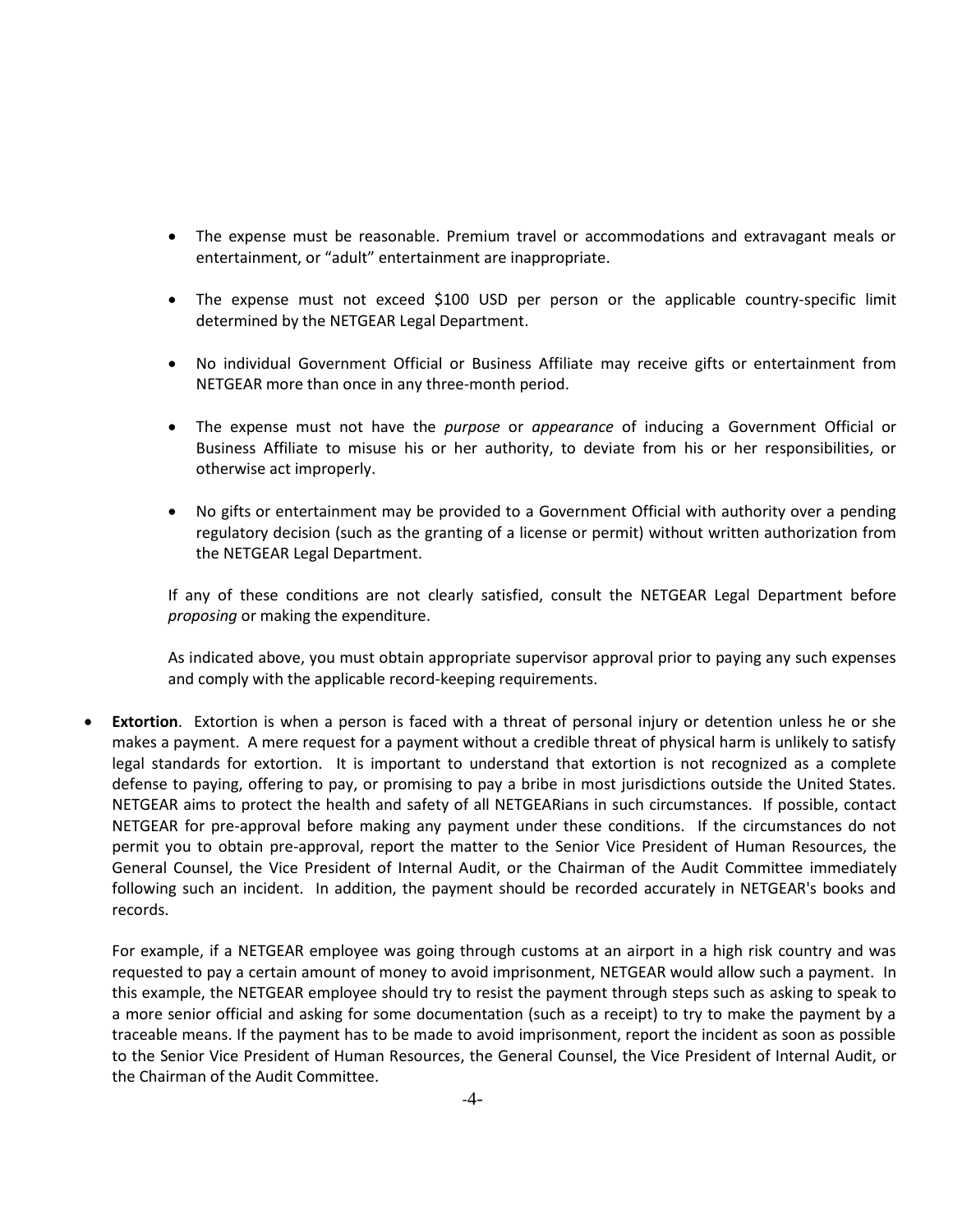- **Doing Business with Third Parties.** NETGEAR is responsible under the Applicable Anti-Corruption Laws for any corrupt actions by affiliated third parties, such as joint venture partners or agents retained to represent NETGEAR or otherwise perform services on its behalf. Relationships with third parties are a common source of anti-corruption law violations for US companies. Every NETGEAR employee, officer or director retaining third parties acting in Non-US jurisdictions on behalf of NETGEAR is therefore responsible for screening and overseeing such third parties pursuant to NETGEAR's Third Party Provider Policy to ensure that they do not intend or are otherwise unlikely to engage in improper practices. In determining whether to engage a particular third party, one should consider factors such as the third party's reputation and qualifications, the manner and reasonableness of compensation, the relationship, if any, between the owners and employees of the third party and a Government Official or government entity, the presence or absence of any secret partners, the willingness of the third party to disclose its relationship fully with us and the legality of the relationship under local law. Any agreement to retain a third party on NETGEAR's behalf must be reviewed by the NETGEAR Legal Department to ensure appropriate contractual and legal protections against potential liability, including express representations and warranties that such party will fully comply with the Applicable Anti-Corruption Laws.
- **Government-Owned and Controlled Businesses.** While it is not prohibited to have legitimate business relationships with business enterprises owned or controlled by a foreign government, NETGEAR prohibits any such relationships that have the intent or effect of influencing any government act or decision.
- **Charitable Contributions.** While contributions to local charitable organizations are permitted and encouraged in conjunction with community relations building, every NETGEAR employee, officer or director whether through a third party or directly with third parties acting on behalf of NETGEAR making such contributions is responsible for ensuring that such contributions are duly authorized and made to reputable charitable organizations and not misdirected to Government Officials.
- **Facilitating Payments.** Facilitating or expediting payments to Government Officials in order to secure or expedite the performance of certain non-discretionary, routine governmental actions ("Facilitating Payments") are prohibited. If you are asked for a Facilitating Payment, please contact the Legal Department immediately for guidance.
- **Political Contributions.** Unless explicitly authorized by the Legal Department, making contributions on behalf of NETGEAR to political parties or officials is prohibited.

# **Warning Signs**

All NETGEAR employees, officers and directors should be alert to possible violations. Some common warning signs include: